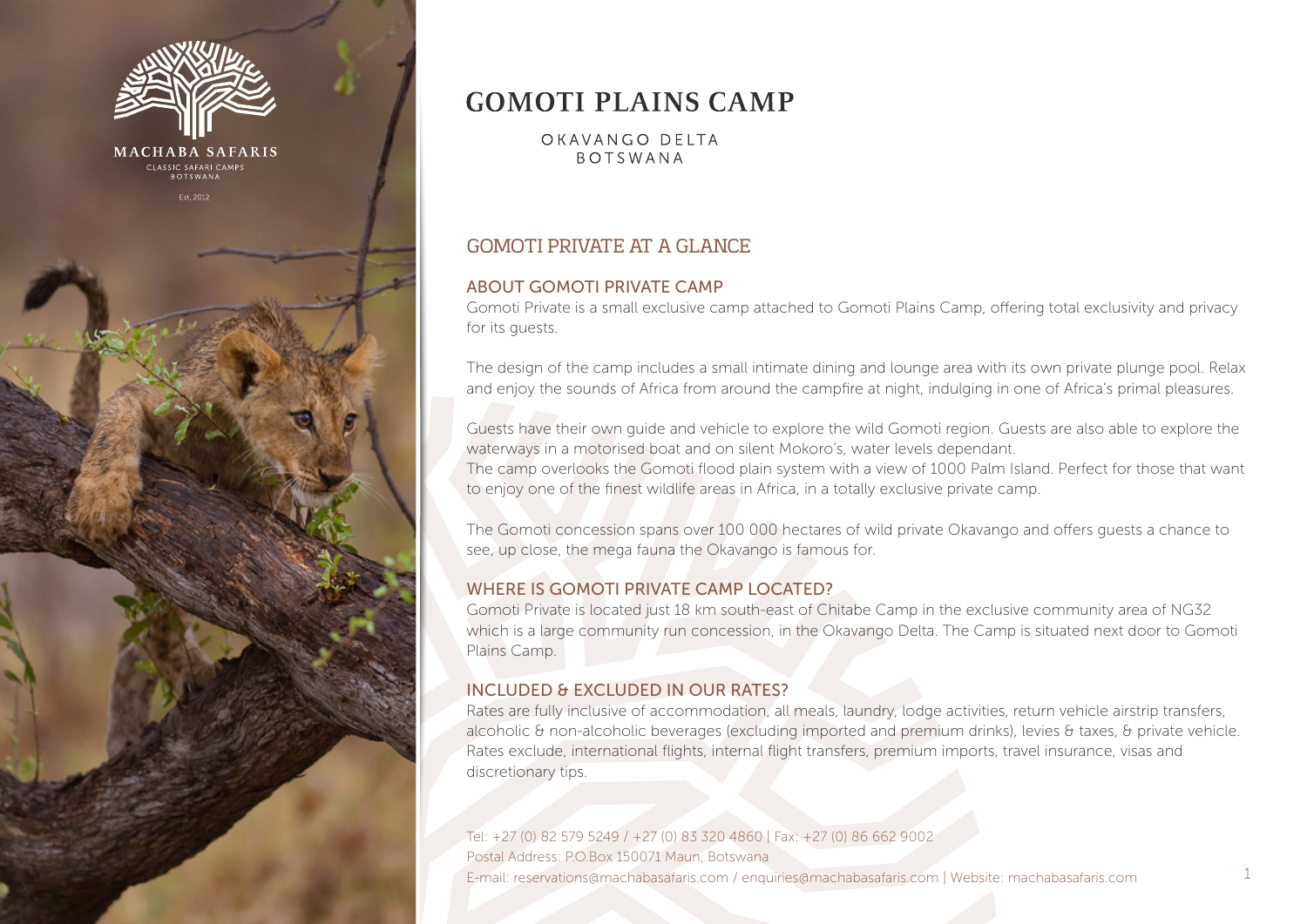



# FACILITIES AVAILABLE AT GOMOTI PRIVATE

- Exclusive use Swimming Pool, with loungers
- Tented Main Area
- Picturesque views
- Spa Therapist treatments include massages and facials done in guests rooms.
- Curio shop (at Gomoti Plains)

## GPS CO-ORDINATES

• S19 35 09 45 E23 32 50 16

# WHAT GUESTS CAN EXPECT TO DO AT GOMOTI PRIVATE

- Morning and evening game drives
- Walking (guide dependant)
- Mokoros (water dependent)
- Motorised boats (water dependant)
- Gameviewing from the comfort of your own tent
- Fishing
- After Dinner Night Drive

# GETTING TO GOMOTI PRIVATE

- Access to Gomoti Private is by air only.
- Gomoti Private is a 15 20 minute charter flight from Maun
- Gomoti Private is a 50 60 minute charter flight from Kasane
- There is a 30 Minute drive from the airstrip to camp but can vary if water levels are high
- We can also book inter-camp flight transfers

# NEED TO KNOW ABOUT THE ACCOMMODATION

- Luxury tented camp Max 4 6 guests (exclusive use)
- 1 x Luxury Tent
- 1 x Family Luxury Tents
- Children of all ages welcome.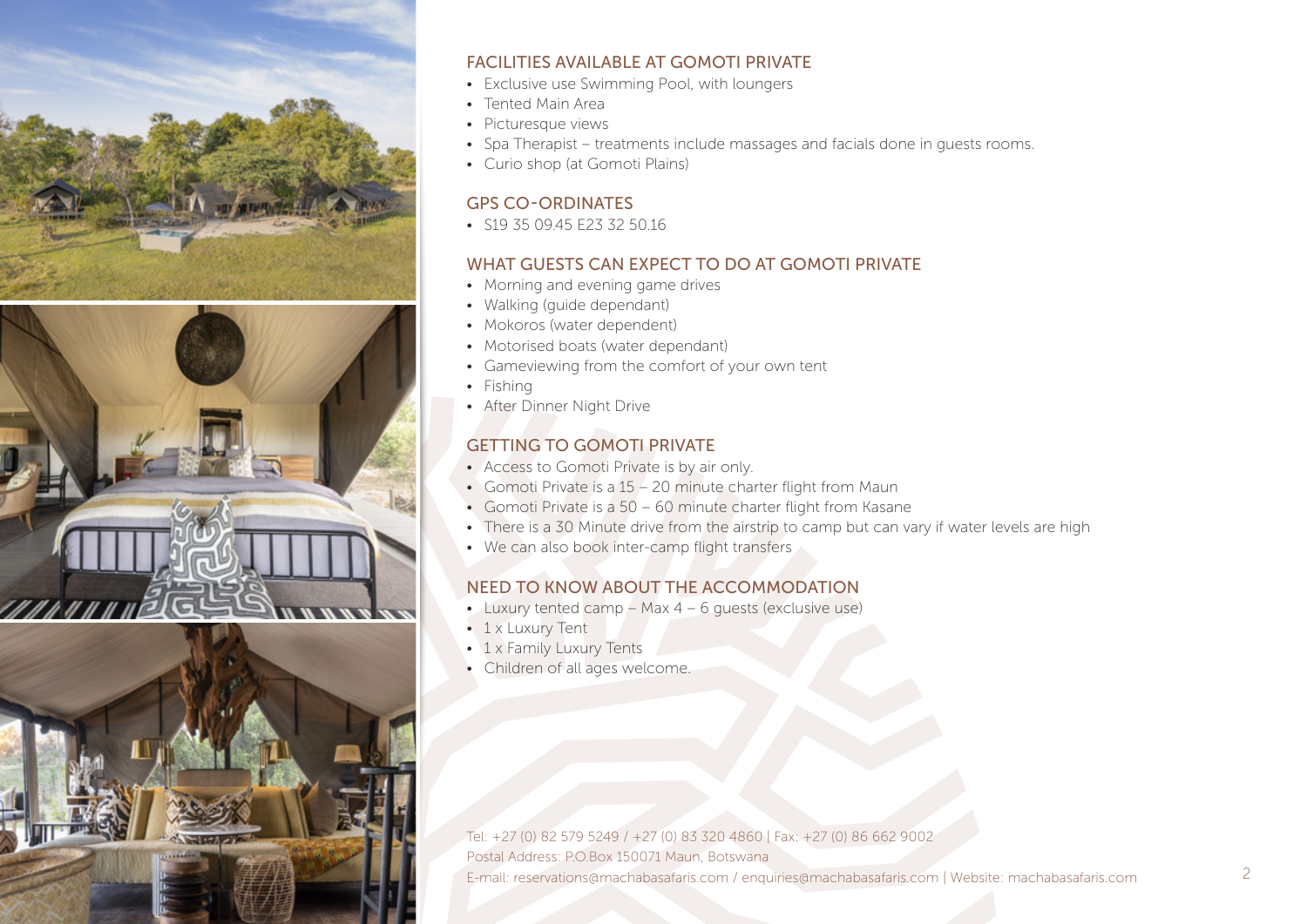





# A TYPICAL DAY AT GOMOTI PRIVATE

A typical summer day at Gomoti Private: (Kindly note times may vary slightly and winter timings are different)

- 05h30 Wake up call at the room 06h00 Light breakfast in the main area 06h30 Depart for your morning activity: game drive, nature walk, mokoro 10h30 Return from morning activity 11h00 Brunch Afternoon at leisure – possible activities: swimming pool, curio shop, spa 15h30 Afternoon Tea 16h00 Depart on afternoon game drive /river cruise (water dependant) 19h30 Return from game drive 20h00 Dinner under the stars (weather permitting)
	- After dinner: optional night drive

## IMPORTANT INFORMATION

- Because Botswana is a malaria area, precautions are recommended. All travellers coming from or going through countries which have been declared yellow fever infected areas must provide an international health certificate of vaccination for yellow fever upon arrival into Botswana.
- The water in camp is safe to drink.
- Gomoti Plains has 220V plug points in all the tents which can be used to charge batteries and sleep apnoea machines, however, are not suitable for hairdryers and electric shavers.
- There is no wifi in the tents or main areas, limited wifi can be accessed near the office.
- No children under 12 allowed to participate in Mokoro and Game Walk activities.
- A maximum of 20kg of luggage per person is allowed for light aircraft flights, including hand luggage and camera equipment. Please ensure that all luggage is soft-sided. Only bags without wheels are permitted. Luggage dimensions should not exceed 25cm (10 inches) wide, 30cm (12 inches) high and 62 cm (24 inches) long.
- Passengers weighing between 110 120 kg (242 264 lbs.) please need to advise us when making a booking, so tat we can in turn advise Mack Air for scheduling purposes. Passengers weighing over 120 kg (264 lbs.) will be expected to purchase an additional seat.
- Tent 4 is wheel chair friendly.